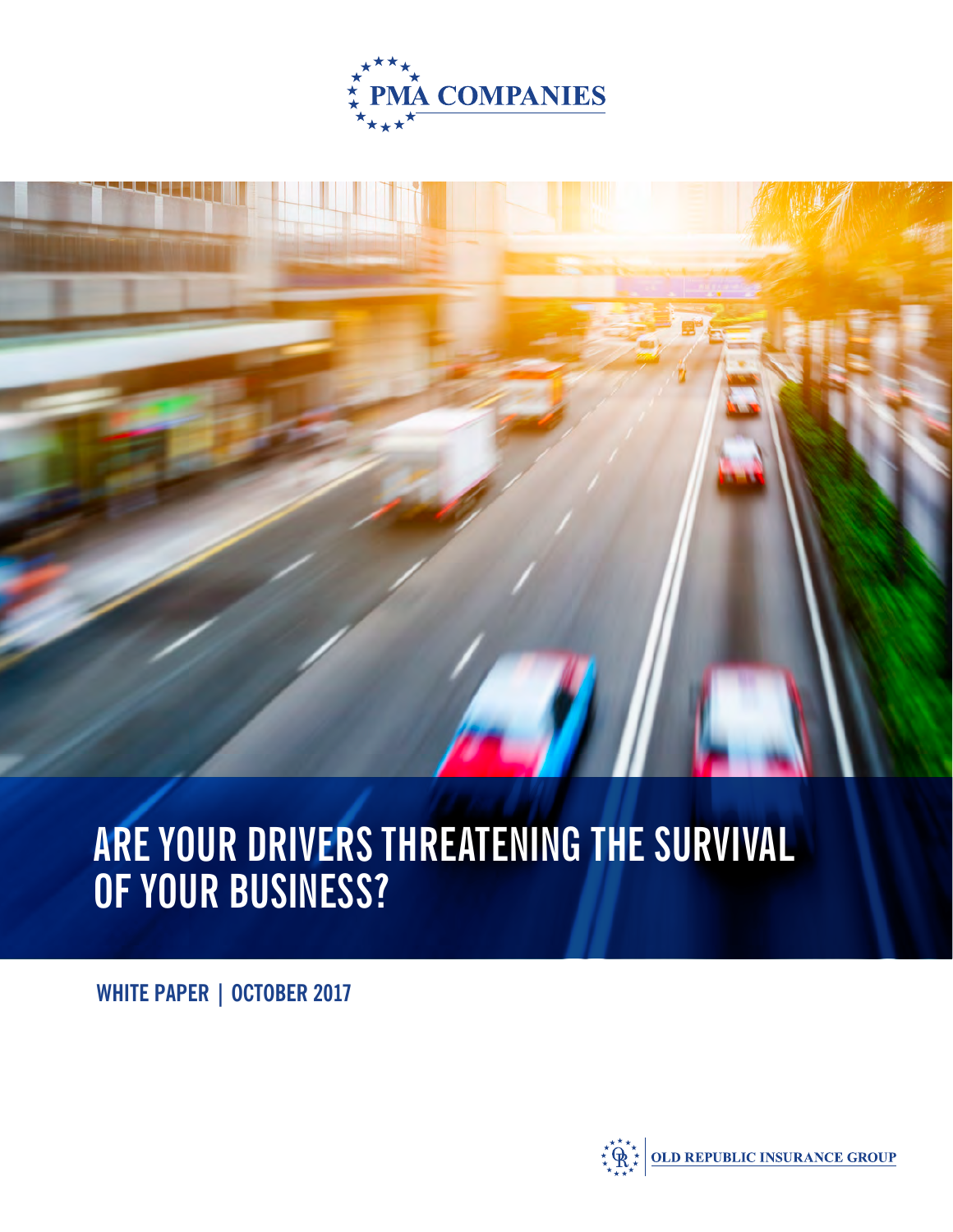### **ARE YOUR DRIVERS THREATENING THE SURVIVAL OF YOUR BUSINESS?**

All organizations with vehicle operations, including those whose employees operate their own personal vehicles for business, are at risk for devastating negligent entrustment lawsuits. Learn how to protect your company.

**Mike Danford,** Risk Control Specialist, PMA Companies **Kevin Warczyglowa,** Risk Control Specialist, PMA Companies

One of the greatest risks for any organization with commercial automobiles is negligent entrustment cases, defined as civil actions that hold employers liable because they are considered negligent in "entrusting" an employee or contracted driver with a vehicle that injured a third party. These cases can threaten the very survival of an organization.

Oftentimes, it's mistakenly assumed that these risks apply only to those who operate large fleets of tractor trailers. In reality, any employer who operates vehicles for business purposes, including personal vehicles used by employees, are at risk for these civil actions. In fact, in Michigan's largest-ever vehicle negligence verdict, the driver was in a pickup truck.

Based on the severity of the negligent conduct and if the evidence supports it, a judge can charge a jury that they are free not only to consider an award of compensatory damages, but also punitive damages (an additional award of damages to deter future similar conduct by the negligent parties). In fact, punitive damages are frequently requested by injured parties in cases where negligent entrustment is alleged. Commercial risks are favored targets for punitive requests in lawsuits, thus placing an additional burden on the employers.

But what triggers these large verdicts? In this white paper, we'll answer that question and examine best practices for lowering your risk and improving your overall transportation safety program.

IN REALITY, ANY EMPLOYER WHO OPERATES VEHICLES FOR BUSINESS PURPOSES, INCLUDING PERSONAL VEHICLES USED BY EMPLOYEES, ARE AT RISK FOR THESE CIVIL ACTIONS.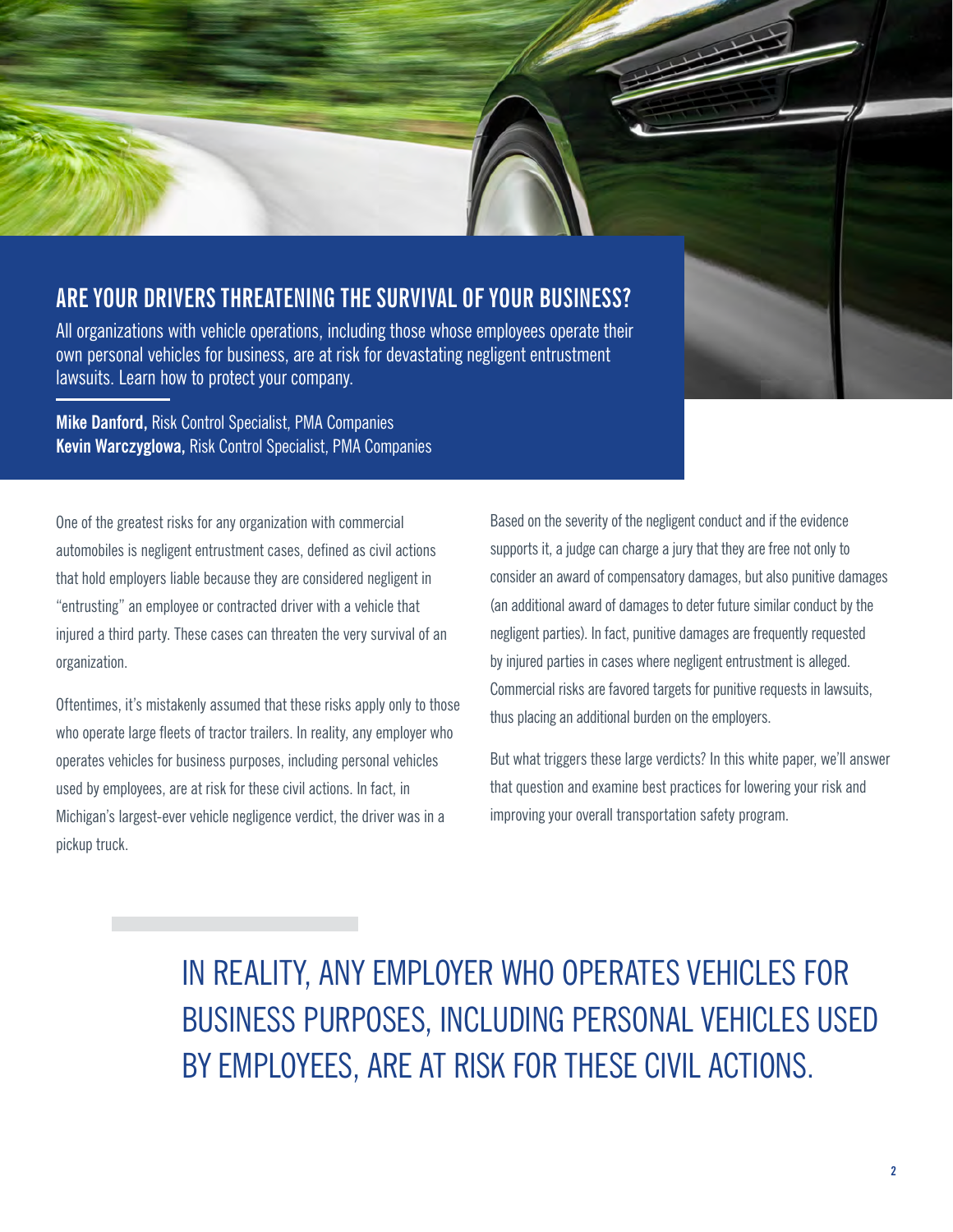### **SCOPE OF NEGLIGENCE MOVES FAR BEYOND POOR MVRS**

In negligent entrustment cases, the employer is held responsible for the driver, a practice known as vicarious liability. The backbone of a case is the doctrine of foreseeability, the idea that the employer knew—or should have known—that the driver had a poor driving history, was incompetent, or unsafe. These are characteristics that can be defined very broadly.

In recent cases, triggers for large negligence verdicts go beyond traditional factors such as driver selection and the driver's Motor Vehicle Record (MVR). In fact, law firms today specialize in specific triggers, such as distracted driving and driver fatigue.

With a large financial verdict on the horizon, plaintiffs will obtain records about the driver, employer, and its safety program, including cell phone records, driver safety scores, MVRs, and training documentation. And with many civil tort cases heard by a jury, photographs may be used to stir emotions and attain a large verdict.

#### **Distracted Driving: Having a Policy is Not Enough**

Distracted driving is a widespread problem. Most surveys show that respondents agree it's a dangerous practice but admit to doing it regularly. It is also a dynamic topic that triggers vehicle negligence verdicts and draws considerable attention in today's transportation safety program.

Most recently, the use of hands-free devices has come under scrutiny. A study on using cell phones while driving conducted by Virginia Tech Transportation Institute (which installed cameras in vehicles for 12 months) found that drivers' eyes were not on the road from 43 to 65 percent of the time while using a cell phone, even if they were using a hands-free device.<sup>1</sup>

In 2012, a Texas jury awarded \$21 million in damages to a woman who was struck by a Coca-Cola driver who was using her cell phone at the time of the accident.<sup>2</sup> The plaintiff's attorneys argued that Coca-Cola's cell phone policy was "vague and ambiguous" and said the company knew the dangers of cell phone use, but "withheld this information from its employee driver."

Issues arise from employers not adhering to distracted driving policies consistently. Many companies, even those with policies, call their drivers regularly. This practice, along with drivers taking other work-related calls, is often cited by juries in vehicle negligence verdicts.

### VIRGINIA TFCH STIINY



43 to 65% of the time while using a cell phone, drivers' eyes are not on the road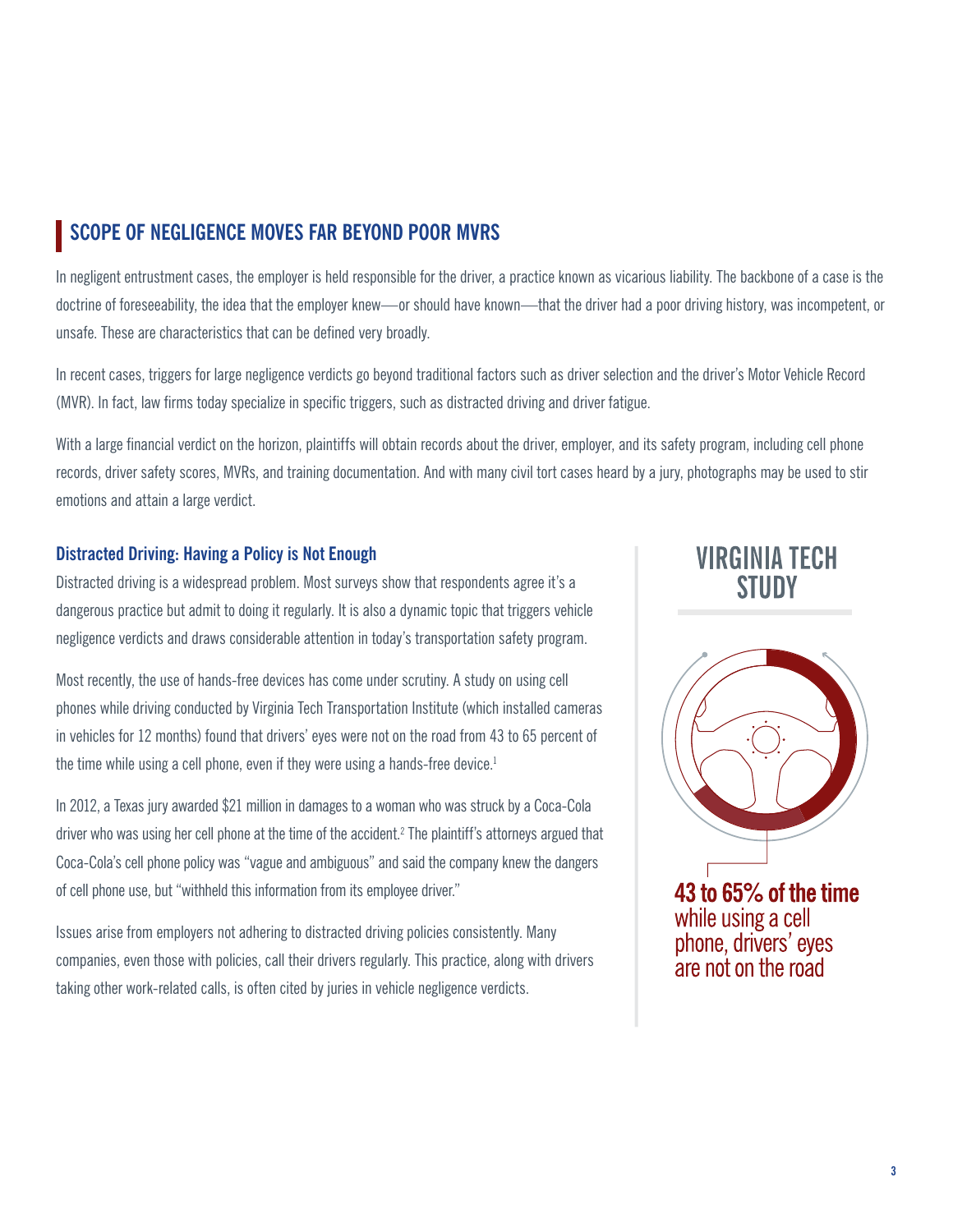

Exposure to vehicle negligence cases is not limited to commercial vehicles. In the Coca-Cola verdict described above, the driver was in a passenger vehicle. Transportation safety programs need to be applied to all vehicles used by employees, including personal vehicles.

### **Driver Fatigue**

In 2015, a New Mexico grand jury awarded plaintiffs \$165 million in connection with a doublefatal collision that occurred when a FedEx truck hit a pickup truck. Plaintiffs' attorneys argued that FedEx failed to properly train its drivers, that the driver had been taking sleeping medication for issues related to night driving, and that FedEx had no training or safeguards for its drivers operating vehicles between midnight and 6:00 a.m., when accidents are seven times more likely. 3 The FedEx driver in this case was a contract driver. Contract drivers often have more than one job and are more susceptible to driver fatigue and related accidents, so they should be avoided.

In addition, poor route planning is a greatly understated root cause of driver fatigue and accidents. When truck routes are not planned well, it can encourage rushing and subject drivers to heavy traffic, more night driving, and erratic sleep schedules.

WHEN TRUCK ROUTES ARE NOT PLANNED WELL, IT CAN ENCOURAGE RUSHING AND SUBJECT DRIVERS TO HEAVY TRAFFIC, MORE NIGHT DRIVING, AND ERRATIC SLEEP SCHEDULES.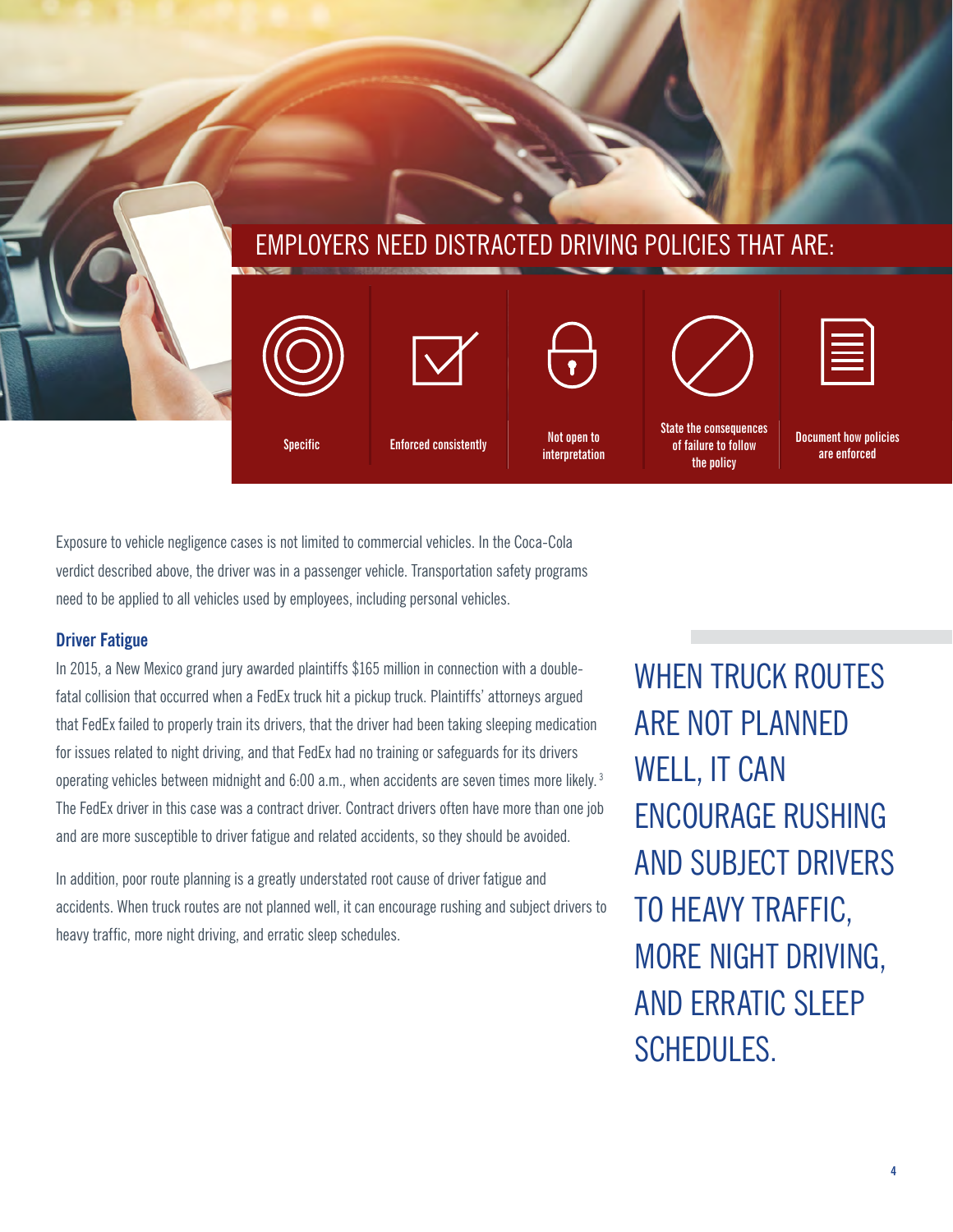### **BUILDING AN EFFECTIVE SAFETY PROGRAM**

Given the trends in negligent entrustment cases, employers today need to look at every aspect of their transportation program to limit their exposure and improve driver safety.

#### **Hiring**

Driver safety begins with the hiring process and should be conducted thoroughly and consistently by the appropriate personnel. When operational personnel are pressured to fill a position, they may rush through the process, disregarding important issues and standard protocol, sometimes even allowing a driver to start before reviewing an MVR.

The interview and candidate review process should look for signs that a candidate lacks professionalism or has behavior issues, recognizing that a driver's personality and off-the-road behavior are significant predictors of future driving behavior. These include:

- Personality traits like immaturity, irresponsibility, hostility, anger, impulsiveness, and thrill seeking
- Financial issues like credit problems or failure to pay child support
- Workplace issues like absenteeism, insubordination, and job hopping



#### **MVRs**

Transportation safety programs today need to include much more than MVRs and driver selection, but MVRs are still a cornerstone. MVR reviews should be performed for all driver candidates and conducted annually for existing drivers, including those who use personal vehicles for business use. To carry out an MVR review correctly:

- **• Use a national database**. While the MVR system is a state-by-state system, not all states share information and some consistently lack complete violation data. Using a national database helps employers maintain control over the quality of an MVR and gain the most complete and up-to-date information quickly.
- **• Establish criteria for evaluating MVRs.** Insurance companies/Third Party Administrators (TPAs) can help employers establish these criteria. Employer checks of applicant/employee driving records should look back at least 36 months on a driver's record; however, a best practice is to review 5 to 10 years.
- **• Consider accidents without violations.** Police often do not show up at accident sites, especially during peak traffic times, and when they do, it is difficult to determine who is at fault. In most accidents, both drivers are at fault, to some degree, and past accident involvement—regardless of fault or violations—is a very strong indicator of future accidents.
- **• Include procedural or paperwork violations in MVR criteria.** Red flags include ignoring correspondence, fines, and expiration dates, and failure to meet deadlines.
- **• Utilize resources** to understand MVR terminology, which varies from state to state.

### HIRING BEST PRACTICES

- Use employee referral **incentives**
- **• Allow** non-operational company personnel (human resources, safety, etc.) to have **input** on selection
- **• Train staff** on effective interview techniques, such as allowing candidate to provide open-ended responses and taking notes
- Use **multiple screening efforts**, including drug screens, criminal background checks, etc.
- Have **minimum standards**, such as age 21 and 3 years of U.S. driving experience
- **• Never** make a hiring decision without reviewing the MVR
- **• Inquire** if applicants for contract driver positions have other jobs, in particular, other driving jobs. The intent is to determine if applicant could potentially violate the hours of service requirements and to avoid fatigue issues.
- Do **reference checks** that ask if an applicant is eligible for rehire, and document efforts
- Reach a hiring decision by **consensus among all parties** operations, human resources, safety, other managers
- If your company's procedure is to allow the operational staff to make the final selection, **promptly notify** all hiring team members of the decision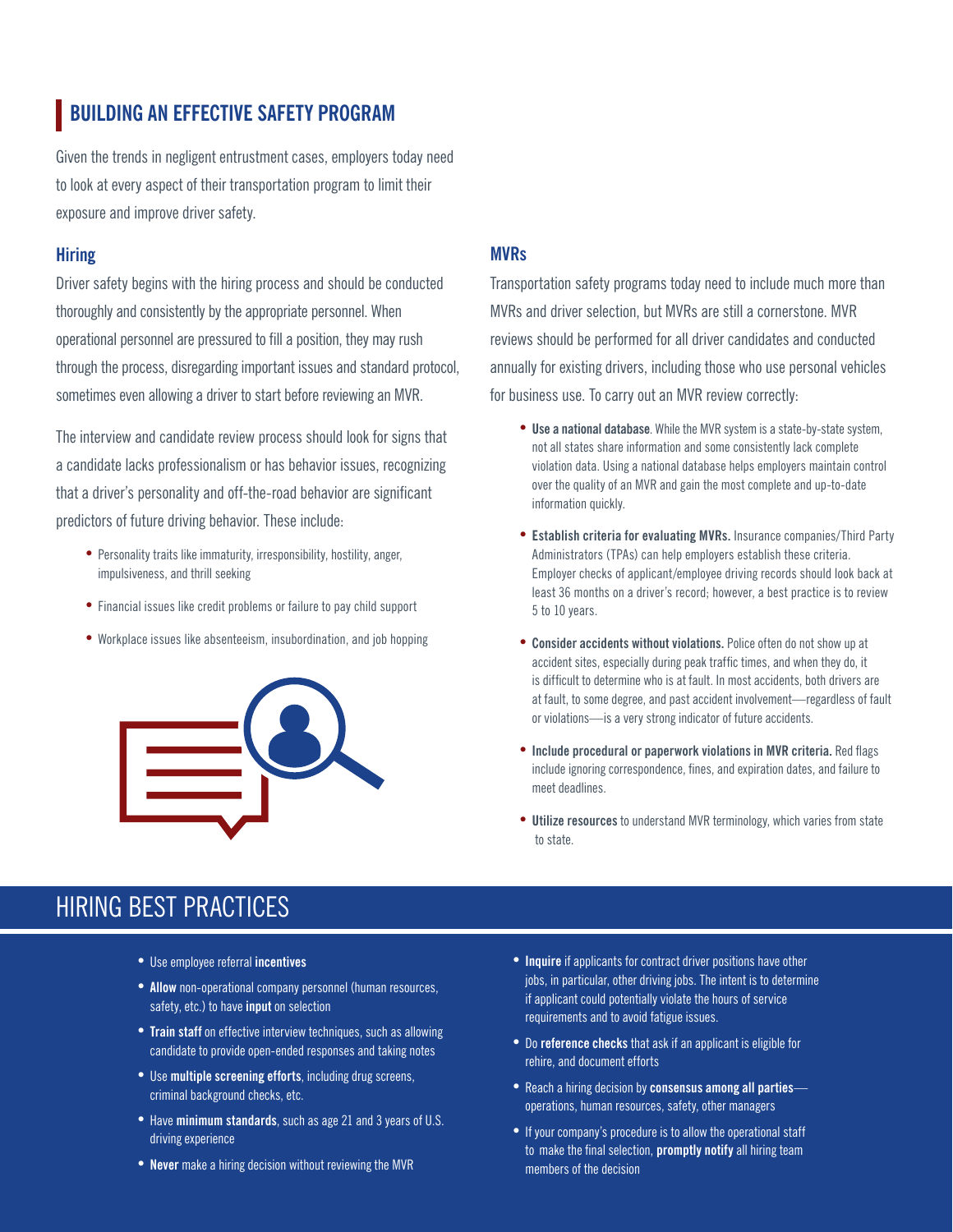#### **Documentation**

Transportation programs should maintain documentation related to actions taken to address driver shortcomings. Without these records, if a motor vehicle accident occurs and the employer's driver is at fault, the employer could face a costly verdict for failing to address a history of complaints against their driver.

It's also important to execute a program consistently. Plaintiffs' attorneys will spare no expense in examining driver records and will discover when programs are not carried through consistently or exceptions are made for key personnel.

Accident investigations should be conducted through a documented process to determine if the accident was preventable and whether additional training is necessary. These investigations should look at the history of the driver, with a paper trail addressing those trends.

Finally, employers should document the required controls they have in place (hiring procedures, safe driving rules, etc.) for both commercial and non-commercial vehicles. The latter have been involved in some of the largest vehicle negligence settlements in recent years.

### **ROAD TESTS**

Road tests continue to be an important part of the evaluation and training process, as long as they are conducted properly. These tests should:

- $\sqrt{\phantom{a}}$  Approximate actual driving route and conditions
- $\sqrt{\phantom{a}}$  Be predetermined and documented
- √ Evaluate key driving behaviors: signaling, using mirrors, proper backing up, lane changing, following distances, etc.
- $\sqrt{\phantom{a}}$  Have a company representative accompany the candidate in the vehicle
- $\mathbb S$  Be conducted in the type of vehicle that normally will be operated

## **VEHICLE RIDE-ALONGS**

Vehicle ride-alongs are a longstanding safety technique valuable in revealing the root causes of accidents and identifying corrective actions. Along with observing driving behaviors, these can allow managers to:

- $\triangledown$  Determine if route stops are logically sequenced and in logical areas
- $\sqrt{ }$  Observe loading of vehicles for route efficiency
- See if drivers are bogged down with superfluous tasks
- $\triangledown$  Determine the strength of training programs
- $\sqrt{\ }$  Evaluate company communications and adequacy of driver support

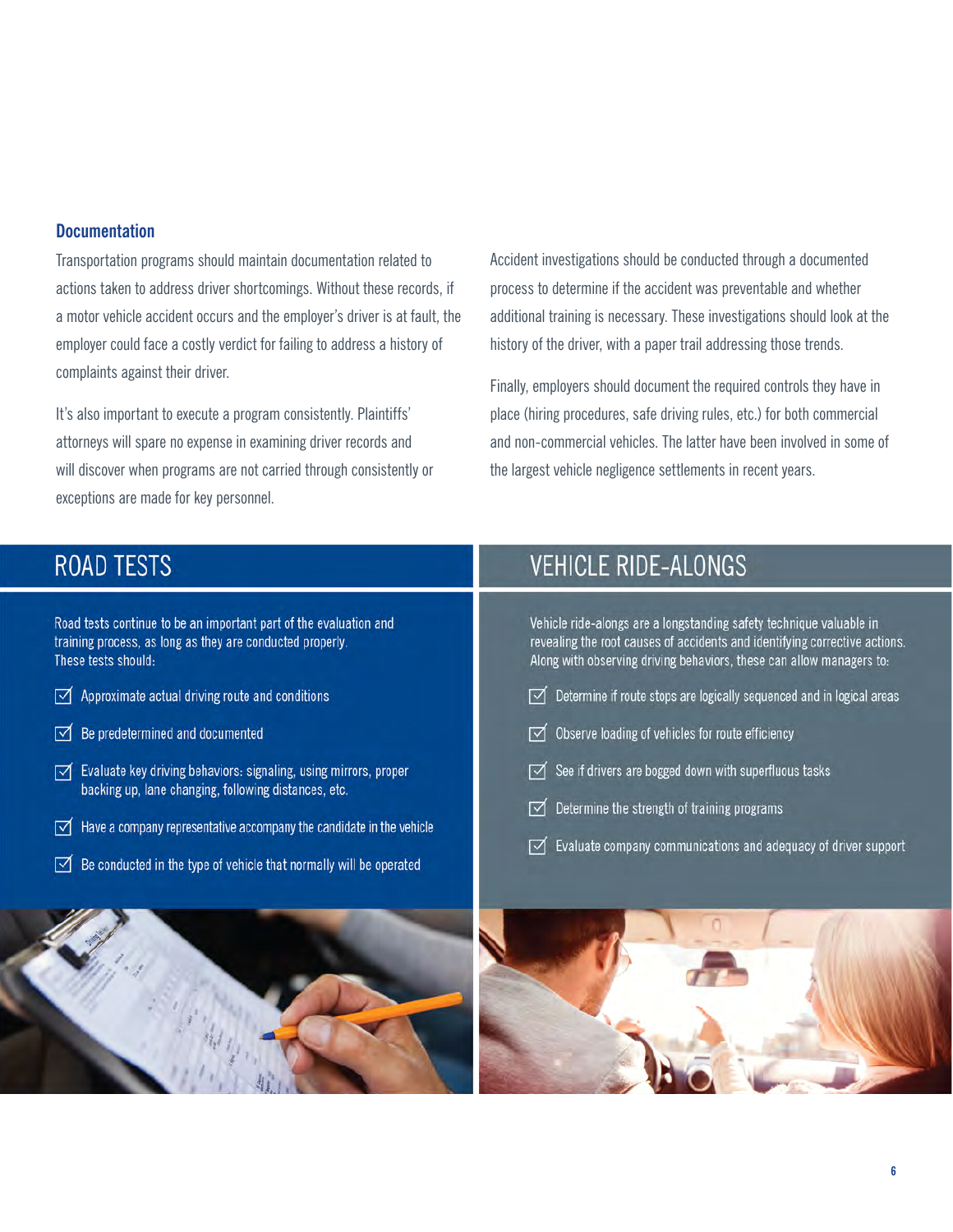#### **Telematics and Monitoring**

New advances continue to emerge in telematics, which tracks vehicles, often with GPS technology. Telematics can measure vehicle speed, fuel mileage, and seatbelt use, as well as fast starts, hard stops, and harsh cornering—signs of an aggressive driver. Technology is also available to detect cell phone use and disable electronic devices like cell phones and laptops.

Driver monitoring offers a low-tech but effective alternative (or supplement) to telematics. These programs put a decal on the back of a vehicle with a phone number, asking: "How is my driving?" Caller feedback identifies driving behaviors that cannot be reliably captured by telematics, such as tailgating, cutting off another vehicle, or pulling out in front of oncoming traffic. It can also link driving patterns to dangerous behavior, such as cell phone use when a vehicle is weaving on the road, with repeat calls identifying trends that need corrective action.

### **SUMMARY AND ADDITIONAL RESOURCES**

With law firms winning massive negligent entrustment verdicts for their clients, employers need to understand what triggers these settlements, examine their transportation safety programs, and make improvements. These actions can not only improve driver safety and lower transportation losses, but also ensure an organization's survival and future growth.

#### **Footnotes**

- 1. Study conducted by Virginia Tech Transportation Institute, "The Impact of Hand-Held & Hands-Free Cell Phone Use on Driving Performance & Safety Critical Event Risk," Virginia Tech Transportation Institute, April, 2013, p.45-46.
- 2. Risk Management Monitor, May 14, 2012.
- 3. The Santa Fe New Mexican, February 6, 2015